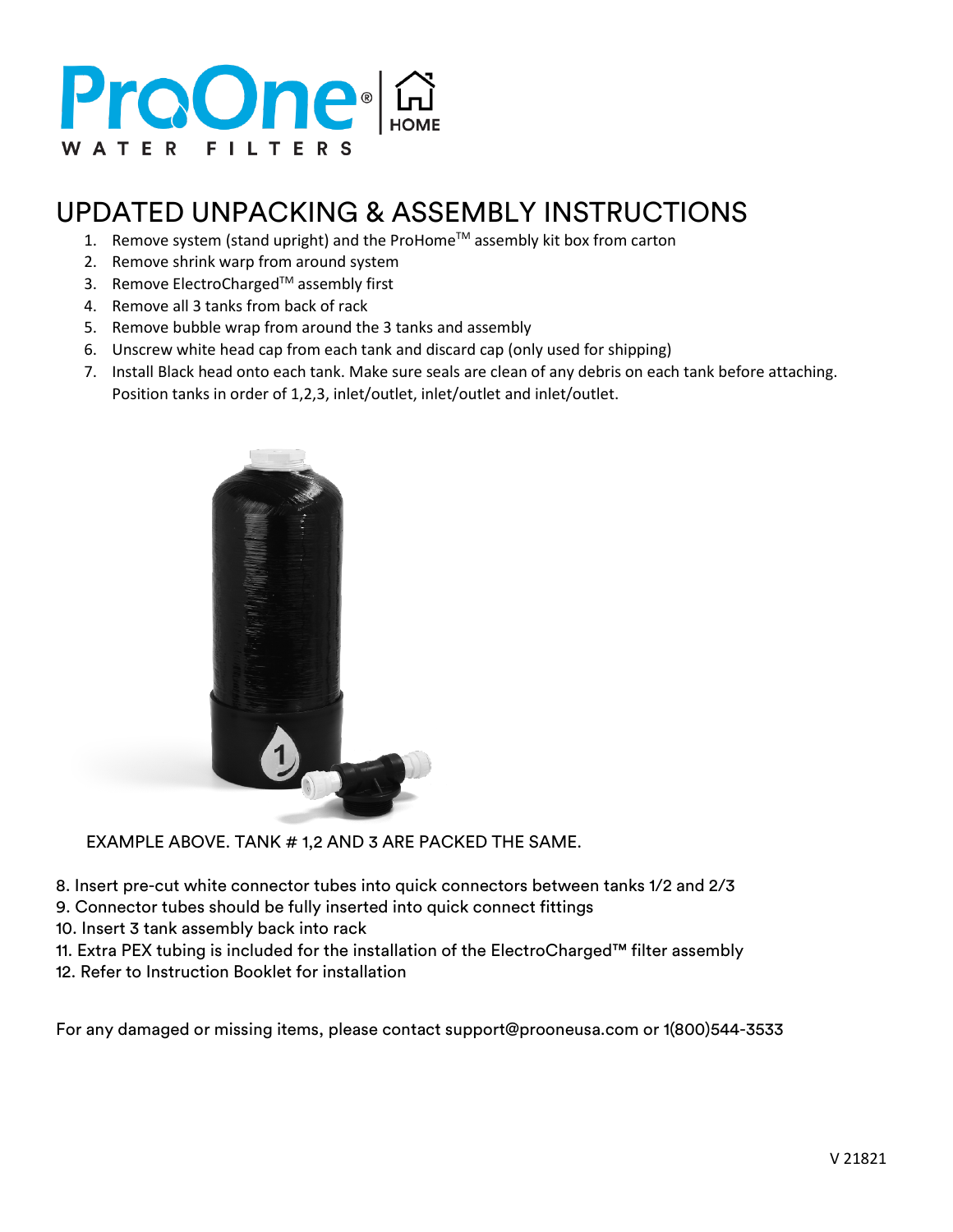

### ProOne® HOME Whole House Water Filtration System

Now there's a ProOne® for your entire home! The most advanced 4 stage compact filtration system. Featuring groundbreaking filtration technology - ProMax™ FULL SPECTRUM HOME!

Proformance tested to NSF/ANSI standards 42, 53, P231 and 401 across a broad spectrum of 220+ contaminants including VOC's, lead, fluoride, heavy metals, pesticides, SVC's, disinfectants, inorganic non-metallics, herbicides, pharmaceuticals, micro-organisms, taste and odor by an independent certified water testing laboratory.

Ongoing emerging contaminants - ongoing testing including latest testing for PFOA, PFOS, Parasites (Copepods, Blue-Green Algae), Haloacetic Acids, Microcystin and micro-plastics. See the complete lab report on the ProOne® HOME system at www.prooneusa.com.



ProOne® HOME OVERVIEW:

#### SYSTEM INCLUDES:

- 3 stage filter tank assembly with rack
- $6 34$ " push fit connectors
- 3 connector tubes and tube supports
- 1 ElectroCharged™ Sub-micron filter assembly with wrench and mounting bracket
- 5 ¾" PEX tubing with tube supports

READ CAREFULLY AND FOLLOW ALL INFORMATION INCLUDED IN THIS INSTRUCTION MANUAL. SOME LOCAL AND STATE CODES MAY REQUIRE THE USE OF A LICENSED QUALIFIED PLUMBING PROFESSIONAL OR A CERTIFIED INSTALLER WHEN DISRUPTING A POTABLE WATER LINE. INSTALLATION AND USE MUST COMPLY WITH ALL STATE AND LOCAL PLUMBING CODES. RETAIN THIS MANUAL FOR FUTURE REFERENCE.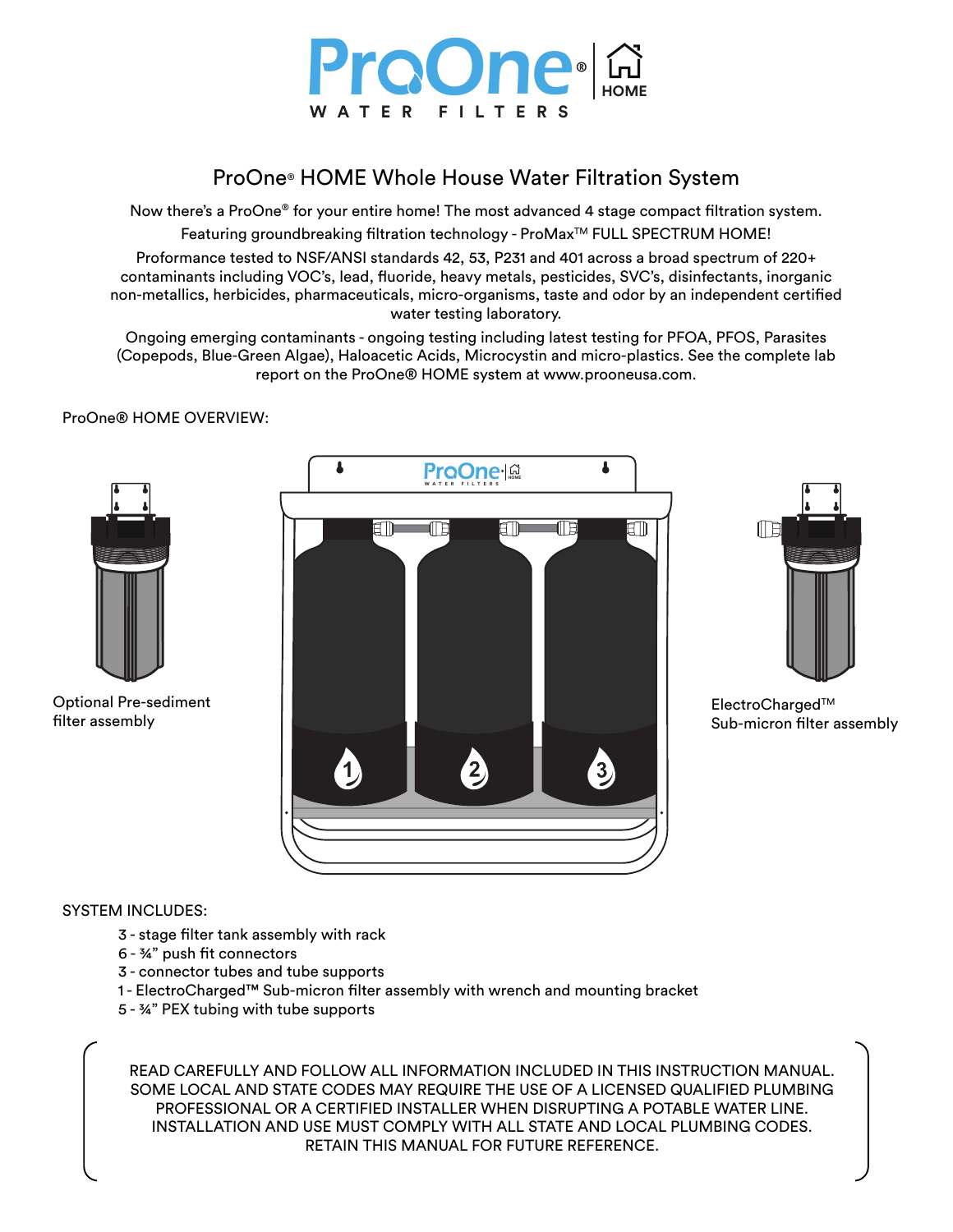#### IMPORTANT INFORMATION AND SAFETY PRECAUTIONS - PLEASE READ CAREFULLY PRIOR TO INSTALLATION

INTENDED USE FOR THE ProOne® HOME WHOLE HOUSE WATER FILTRATION SYSTEM: This system is designed for point-of-entry installation for residential use in filtering either municipal or well potable water. To validate the warranty, installation, use and maintenance of the ProOne® HOME system must conform to specifications, limitations and instructions stated within this manual. For well water use, we recommend your water be tested for pH, hardness, iron and bacteria. Iron level >.3 mg/I, may require a water softener system (ProOne® PH-2000) as this could affect the performance of the system. The use of a Pre-sediment filter and other equipment may be necessary to address your particular water condition(s), and if necessary, to protect the system.

#### WARNING

- 1. Do NOT use with water that is microbiologically unsafe or of unknown quality without adequate disinfection before the system.
- 2. Do NOT install the system or adjacent filter housing(s) near electrical wiring or piping which may be in the path when securing system to a wall.
- 3. Do NOT install system on its side or in direct sunlight.
- 4. system should be installed in a dry location protected from the elements including freezing.
- 5. Should the home electrical system require the use of the cold water system as an electrical safety ground, a jumper MUST be used to ensure a sufficient ground connection across the filter system installation.
- 6. Pressure MUST be released in the ElectroCharged™ Sub-micron filter assembly prior to removing the filter sump.

#### **CAUTION**

- 1. Be careful not to over-tighten any connections to avoid damage or cracks to connections which could result in damage and or leaks.
- 2. Use only approved thread sealant such as Teflon tape or Teflon paste when making connections. When using paste thread sealant, label must state suitable for use with PVC and NSF approved. Some sealant pastes may contain solvents which can soften threads resulting in damaged ttings and leakage.
- 3. If an irrigation/sprinkler system is present upstream of the system, a one-way check value MUST be installed to protect your system.
- 4. Installation such as apartment dwelling may require a vacuum breaker valve.
- 5. For well water installation, install system after pressure tank .
- 6. For city water installation, install system after meter.
- 7. In areas of known high sediment (such as New York), a Pre-sediment filter assembly is recommended
- 8. ElectroCharged™ Sub-micron filter assembly requires 3" of space below sump in order to replace filter.
- 9. DO NOT install where ambient temperature may go above 110°F (43.3°C).
- 10. DO NOT install without a pressure limiting valve should the water pressure exceed 100 psi (690kPa).
- 11. DO NOT install on the hot water supply line.
- 12. Fuel or electrical power supply going to water heater may need to be shut off during installation after water supply is shut off.
- 13. To avoid risk of property damage due to water leakage or to replace tanks or filter cartridge, a bypass line with ball valves MUST be installed as shown in Assembly Diagram.
- 14. The system MUST be flushed/purged before being connected to the main plumbing. This helps prevent media fines from discharging into the home plumbing and water appliances. Follow instructions (16) under GETTING STARTED.

#### IMPORTANT NOTES

- 1. Before starting installation, shut off main water supply, drain pipes and release pressure as necessary.
- 2. Check for leaks after completing installation.
- 3. Failure to follow instruction manual will void warranty.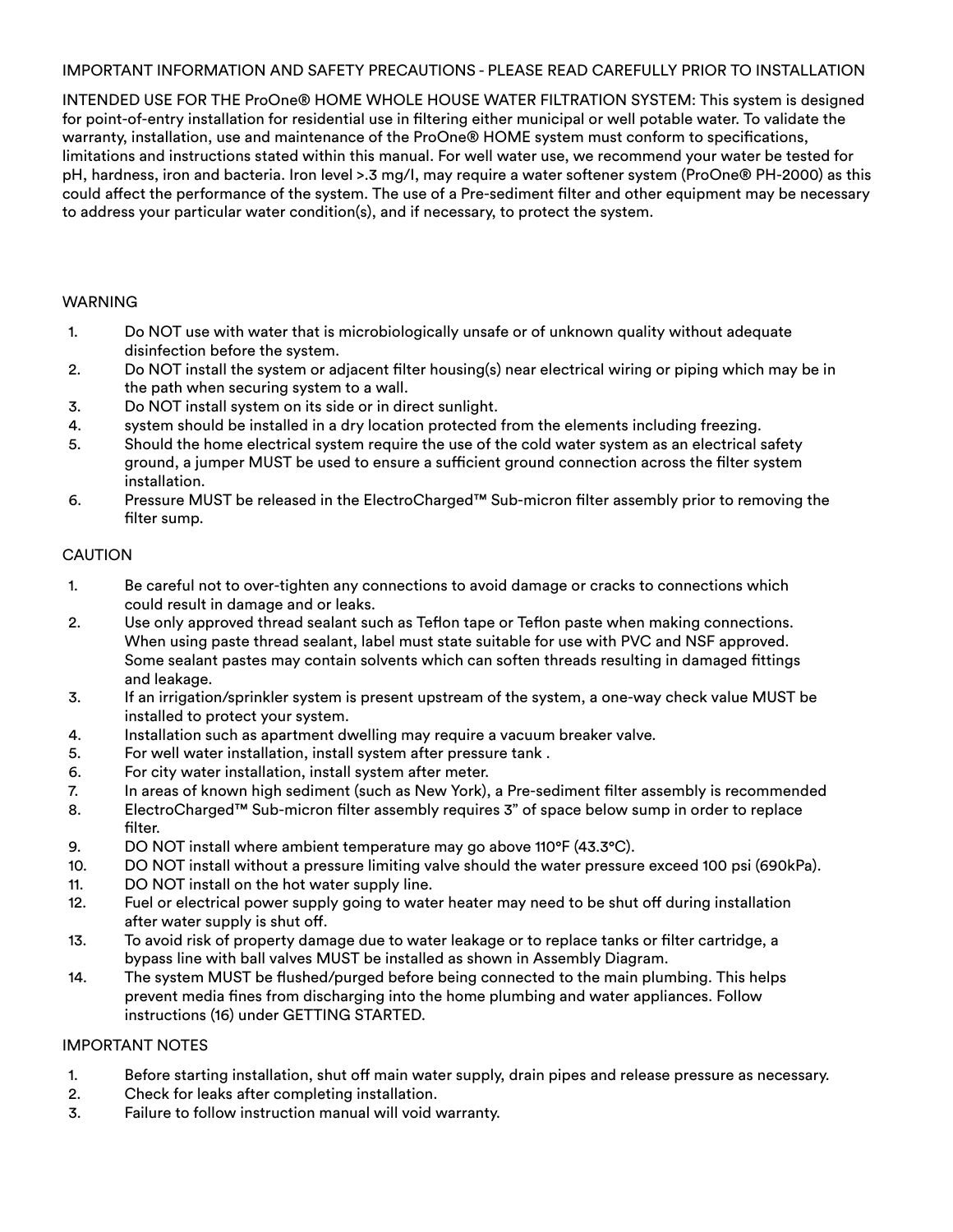#### OPERATING SPECIFICATIONS

Maximum temperature: 49°C, 120°F Minimum temperature: 1°C, 34°F Maximum line pressure: up to 125 psi (8.61 Bar) Maximum vacuum: 140mmHg, 5.5" Hg Maximum recommended service flow rate: 7gpm

#### SYSTEM SPECIFICATIONS

Overall size: 3 stage tank assembly w/rack size: 25" X 10" X 28" Tank size: 7" x 17" each Overall size: stage 4 ElectroCharged™ Sub-micron filter assembly: 7" x 15" Complete system weight: 65 lbs Port size: ¾" INLET and OUTLET Push fit connectors: 34" for PEX (with tube supports), CPVC or Copper Expected capacity: 50,000 gallons or up to 1 year (dependent on specific water source and usage) for tank 1 and 2. 100,000 gallons for tank 3 For well water application check iron level. Above .3 mg/I, call for information as this may require a water softener.

Pre-sediment filter (optional): When sediment may be of concern, we recommend the installation of a Pre-sediment filter assembly. Item # PH-PRE filter assembly. Recommended filter cartridge replacement up to 6 months or as needed.

Depending on your specific water condition, ProOne® offers additional "Pre" or "Post" add-on optional filters. Please contact ProOne® Technical Support should you have questions about your specific needs.

Replacement Filters:

 Tank 1 & 2 – item# PH-1200RTA Tank 3 – item# PH-3000RTA ElectroCharged™ Sub-micron filter cartridge – item# PH-EC-RF Pre-sediment 5 micron filter cartridge – item# PH-PRE-RF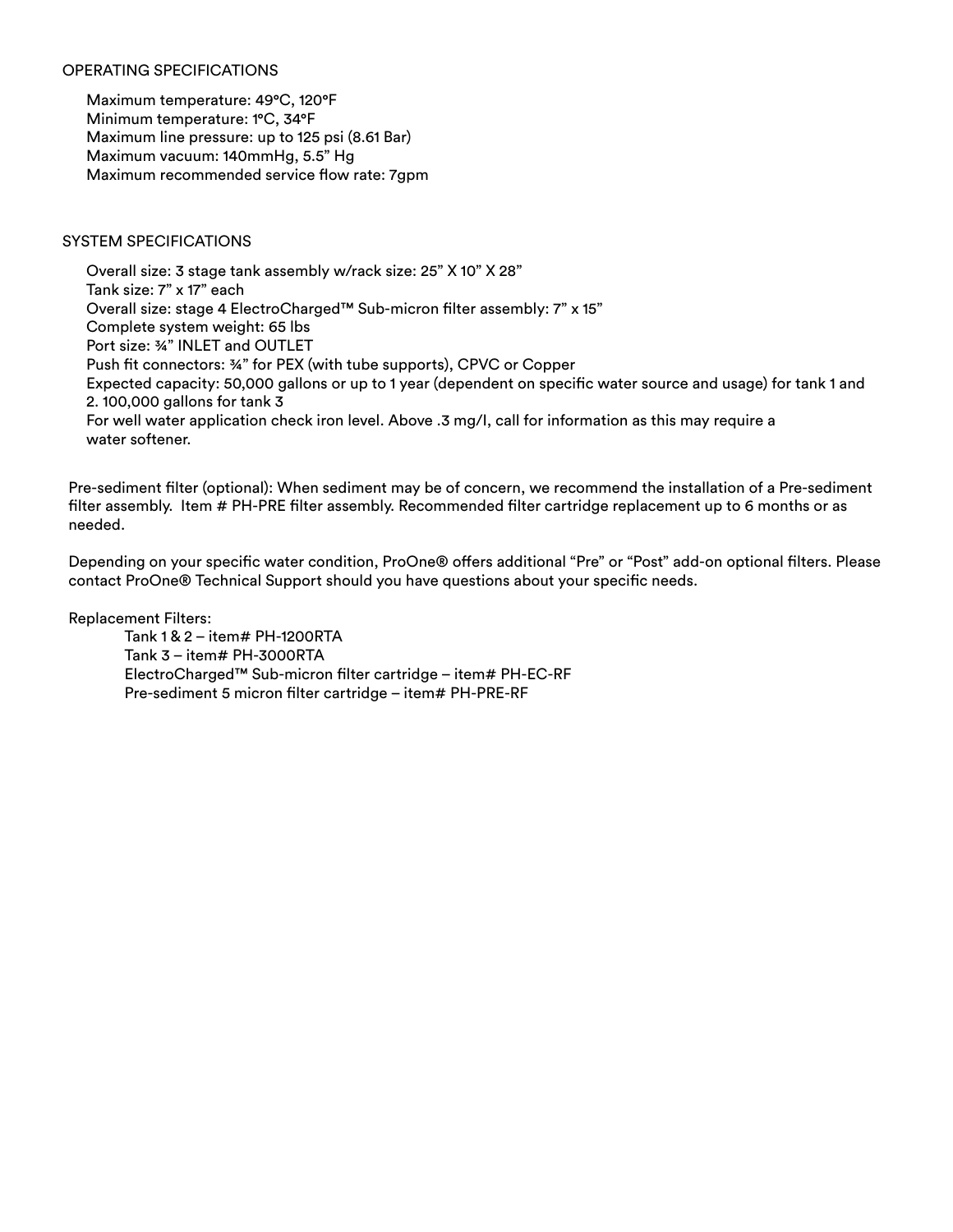#### GETTING STARTED

- 1. SHUTOFF MAIN AND INLET WATER SUPPLY AND DEPRESSURIZE BEFORE STARTING INSTALLATION
- 2. Basic tools and materials required (not included). Plumbing may vary. Other materials may be

#### required.

- a. Pipe cutter
- b. Compression fittings for INLET and outlet/To household plumbing  $-34$ " NPT fittings x size of piping
- c. 3 ball valves and piping for bypass line set up
- d. PTFE Tape or paste (NSF approved for PVC)
- e. Adjustable wrench
- f. Ground kit if required
- 3. See Assembly Diagram below



- 4. For City Water installation, install system after the meter.
- 5. For Well Water installation, install system after the pressure tank.
- 6. Remove components from carton and inspect.
- 7. 3 stage filter tanks MUST be installed in sequence 1-2-3 with ElectroCharged™ Sub-micron following tank 3.
- 8. Tanks are pre-filled at the factory. ElectroCharged™ Sub-micron filter assembly comes with replaceable filter cartridge.
- 9. DO NOT use pipe solvent (dope) as some types may cause damage to plastic fittings.
- 10. DO NOT overtighten as it may cause damage to components and or property.
- 11. Determine location for system and make sure system is connected with the correct flow direction.
- 12. Install Bypass set up as shown in Assembly Diagram above.
- 13. BEFORE FINAL CONNECTION/INSTALLATION to household plumbing, follow surge flushing (16) on next page.
- 14. Check to see if jumper ground kit is required before using.
- 15. Remove ElectroCharged™ Sub-micron filter cartridge from housing before Surge flushing process in step (16).t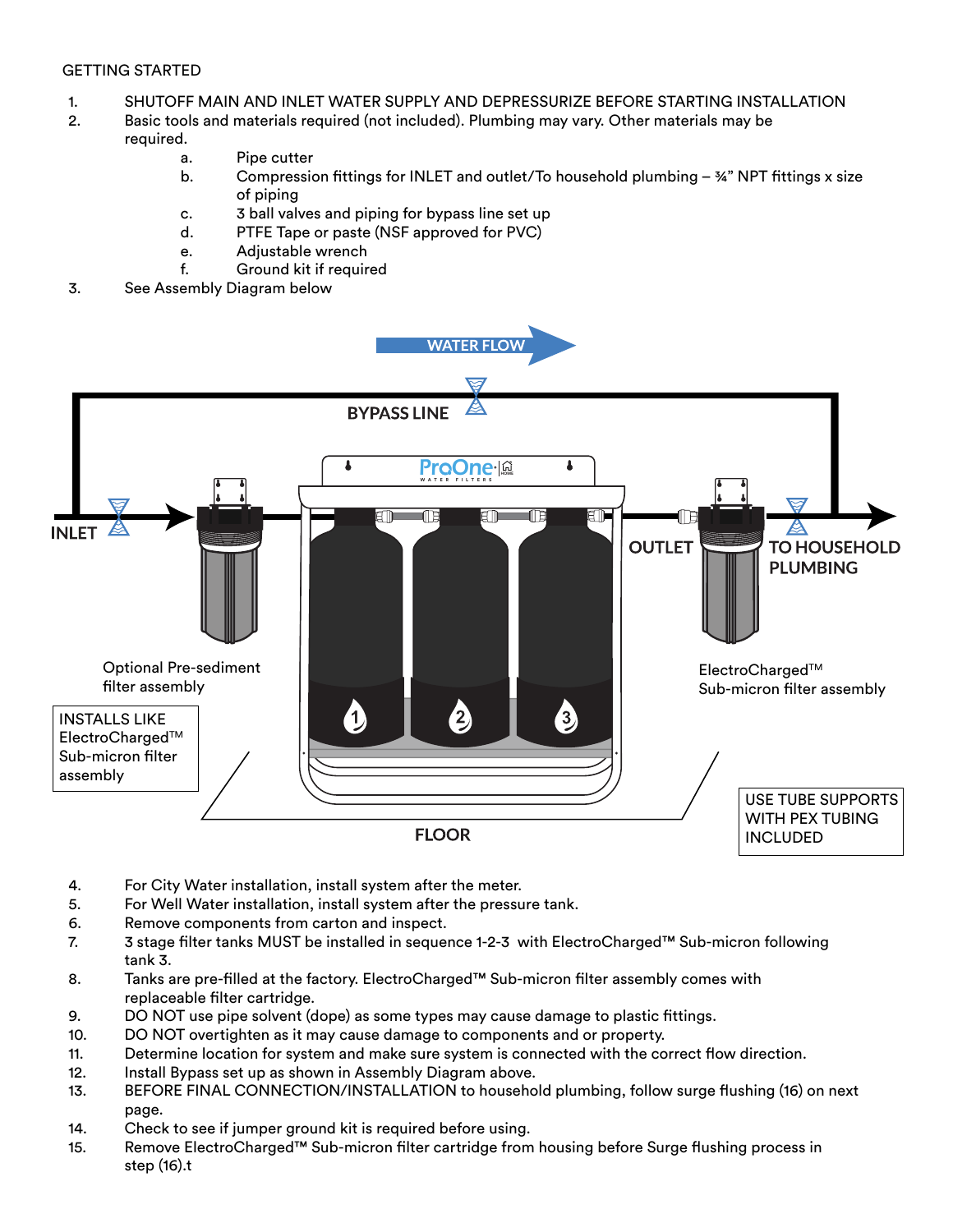- 16. Surge flushing: It is important to surge flush the system prior to final connection/installation to household plumbing and use to prevent carbon media fines or carbon dust from discharging into the household plumbing and water appliances.
- a. Install temporary line at OUTLET of Sub-micron filter assembly to allow water to drain out.
- b. BYPASS LINE valve should be turned off.
- c. Slowly turn on the water supply line. You may notice discolored and or cloudy water due to carbon fines flowing into the drain. This is normal as the system is being flushed out. Continue to slowly turn on and flush until clear water free from discoloration and cloudiness is flowing.
- d. Once completed, disconnect the temporary line at OUTLET and finish connection/installation to the household plumbing line.
- 17. Make sure system is firmly attached and supported.
- 18. Once installation is complete, reinstall ElectroCharged™ Sub-micron filter cartridge into housing. Slowly turn on water supply line and press red button on filter head to release air pressure.
- 19. Run system and inspect for any leaks.
- 20. Should water appear cloudy in a glass, this is normal as there maybe air bubbles still in the system and will dissipate with use.

#### **MAINTENANCE**

- 1. USE OF BYPASS LINE: BYPASS LINE is intended to be used when circumventing the system for maintenance or repair of v. To use,
	- a. Shut off the main supply line and open faucet to release pressure.
	- b. Close the INLET and OUTLET valve and open the BYPASS line valve.
- 2. ElectroCharged™Sub-micron filter cartridge replacement recommend every 6 months or;
	- a. Should there be a noticeable reduction in water flow, change in taste or if the filter cartridge becomes heavily discolored, indication the Sub-micron filter cartridge should be replaced.
	- b. Replacement instructions
		- i. TURN OFF MAIN WATER SUPPLY, INLET and OUTLET WATER VALVES.
		- ii. Place a bucket under the filter housing assembly to catch excess water.
		- iii. Relieve water pressure by pressing red button on Sub- micron filter assembly head.
		- iv. Unscrew clear housing sump using supplied wrench and slowly turn to the left until sump is detached from assembly head. Discard old filter cartridge. Wash sump thoroughly with mild soap and water. Rinse well. DO NOT place in dishwasher.
		- v. Remove and lubricate O-ring with food grade oil.
		- vi. Insert new cartridge and re-install sump housing. Be sure O-ring is positioned correctly in the proper groove before tightening onto the head. Tighten using supplied wrench only. Caution not to overtighten as damage and or leakage could occur.
		- vii. Slowly turn on main water supply and open INLET and OUTLET valves.
		- viii. Press red button on head to release air pressure and check for leaks.
		- ix. Flush system for several minutes.
		- x. You are now ready to use.
- 3. Manufacturer recommends ElectroCharged™ Sub-micron filter housing assembly be replaced every 4 years to maintain warranty.
- 4. Use only warm, soapy water to clean the outside of the 3 stage filter tank housings. Rinse well with fresh, clean water. Never use chemical cleaning products on the filter's housing exterior surface as this may cause damage to the housings.
- 5. 3 stage tank assembly replacement
	- a. Shut off the main water supply line, INLET and OUTLET valves.
	- b. Disconnect the INLET and OUTLET side of the 3 stage tank assembly.
	- c. Disconnect the ElectroCharged™Sub-micron filter assembly from 3 stage tank assembly.
	- d. Depending on the installation, the rack may need to be detached from the wall in order pull out (slide) the 3 stage tank assembly from the rack.
	- e. Continue replacement installation with step 16 through step 20.